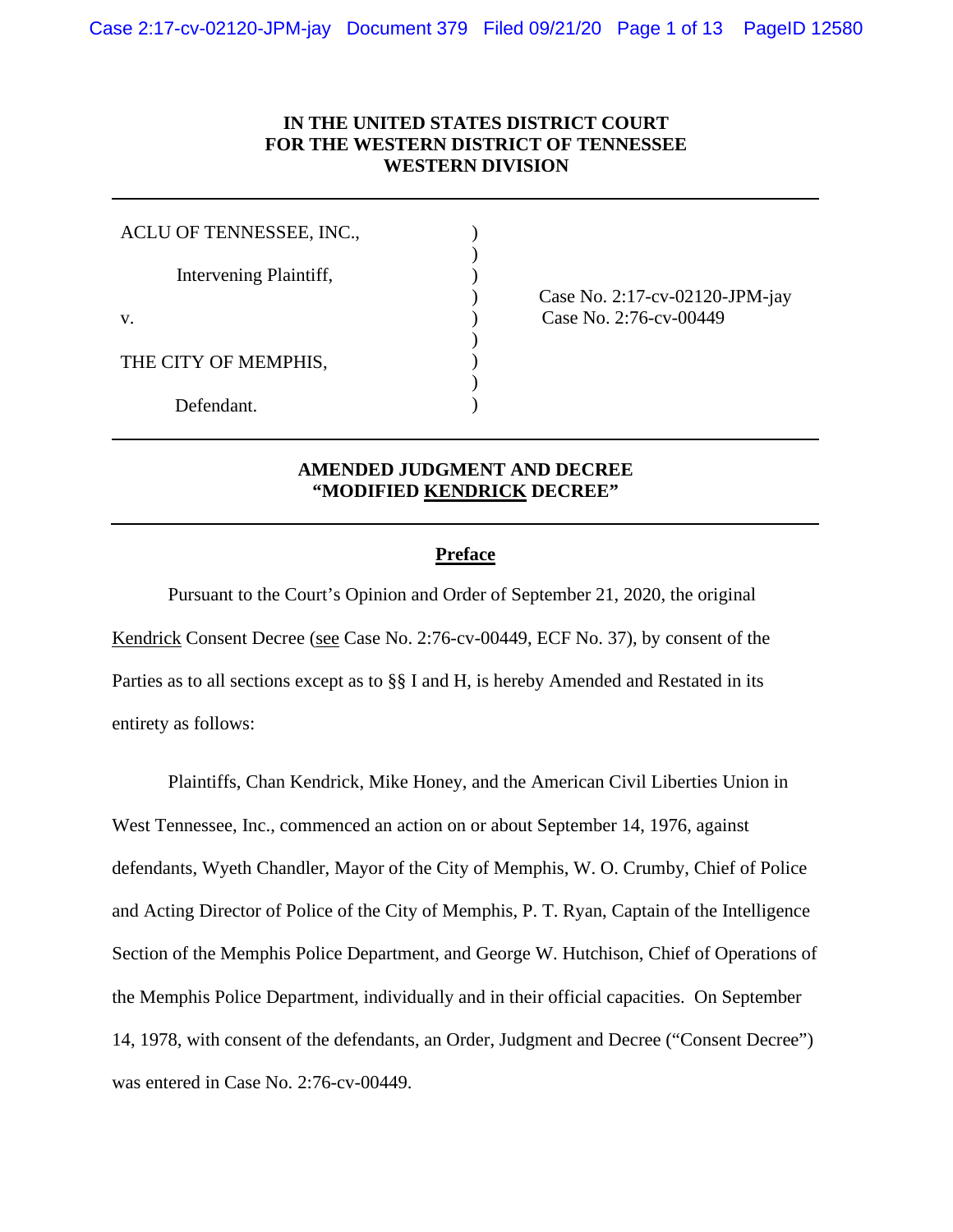On March 3, 2017, the ACLU of Tennessee, Inc. ("ACLU-TN") filed the instant intervening Complaint, which challenged the City's compliance with the Consent Decree. On August 10, 2018, the Court entered summary judgment in favor of ACLU-TN on certain claims in the litigation (see ECF No. 120), while reserving ruling on the other issues identified in that Order. On October 26, 2018, the Court entered an Order as to all remaining issues. (ECF No. 151.) The Court also found the City in contempt of the Decree in several respects and issued sanctions. (Id.) The Court ordered the appointment of an independent monitor to oversee the City's compliance with the Decree. (Id.; ECF No. 176.)

The parties engaged in mediation and agreed that modifications to the Consent Decree are reasonable given the changing technologies available to law enforcement, the advent of and pervasive use of social media in today's world, and the continuing responsibility of law enforcement agencies to guard against infringement of the First Amendment rights of citizens, which was the basis for entry of the Consent Decree in the first place. Effective upon execution of this Order, with respect to any affirmative obligations imposed on Defendant City of Memphis and its Police Division, the Consent Decree shall be superseded and replaced for all purposes with this Modified and Amended Consent Decree as follows:

## **Amended Judgment and Decree "Modified Kendrick Decree"**

#### **A. Statement of General Principles**

The defendants herein deny that they have acted illegally in any manner but agree to the terms hereinafter set out in order to dispose of the controversy between the parties.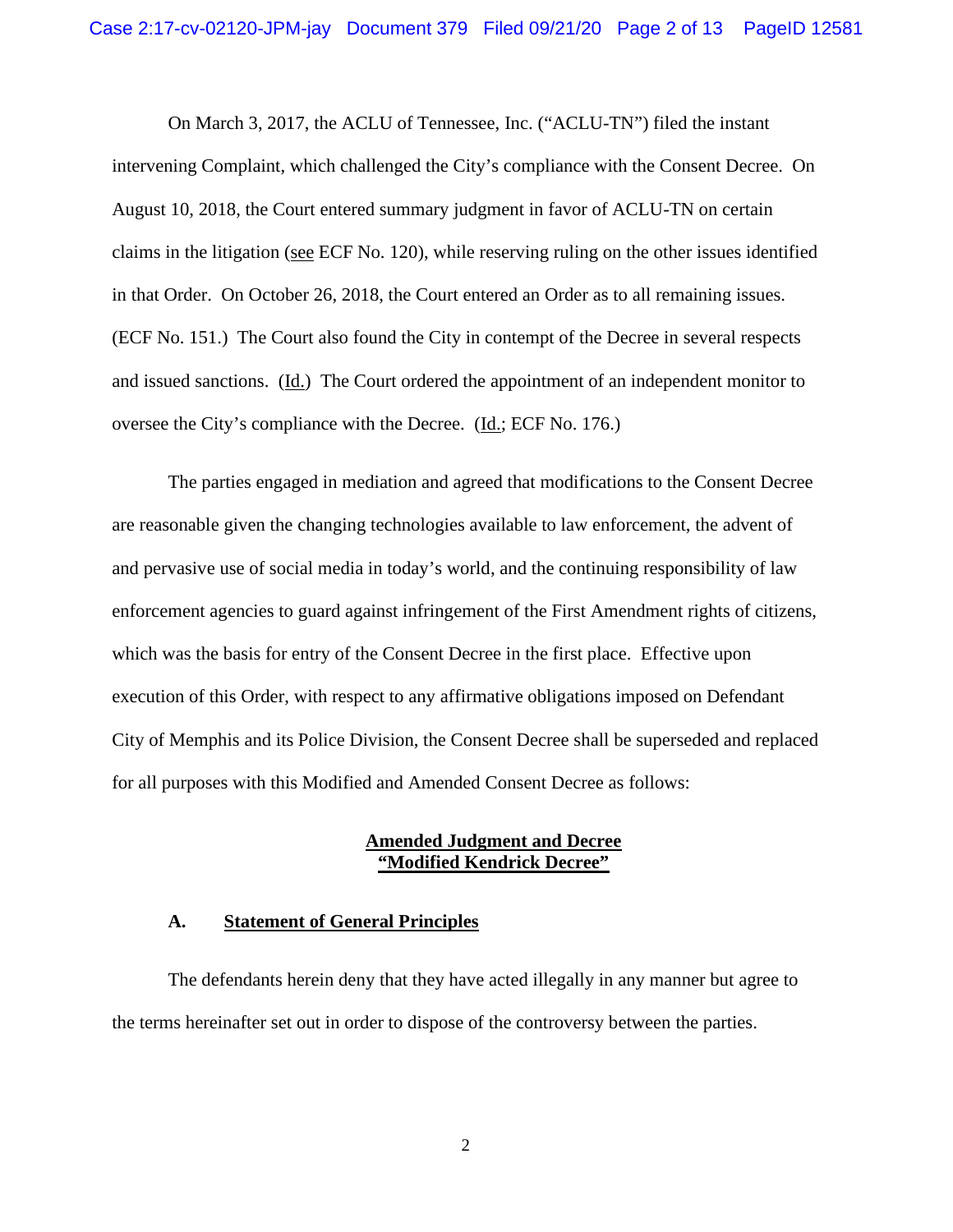The provisions of this Decree prohibit the defendants and the City of Memphis from engaging in law enforcement activities which interfere with any person's rights protected by the First Amendment to the United States Constitution including, but not limited to, the rights to communicate an idea or belief, to speak and dissent freely, to write and to publish and to associate privately and publicly for any lawful purpose.

Furthermore, even in connection with the investigation of criminal conduct, the defendants and the City of Memphis must appropriately limit all law enforcement activities so as not to infringe on any person's First Amendment rights.

#### **B. Definitions**

1. "First Amendment rights" means rights protected by the First Amendment to the Constitution of the United States, including, but not limited to, the rights to communicate an idea or belief, to speak and dissent freely, to write and to publish, and to associate privately and publicly for any lawful purpose.

2. The "City of Memphis" means all present and future officials, employees and any other agents, and all departments, divisions and any other agencies, of the City of Memphis, Tennessee.

3. "Legitimate Law Enforcement Purpose" means an activity conducted for the purpose of furthering the prevention of crime and/or ensuring the safety of the public and law enforcement personnel, while adhering to law and agency policy designed to protect the privacy, free speech, association, and other civil rights and civil liberties of all people.

4. "Person" means any individual, group or organization.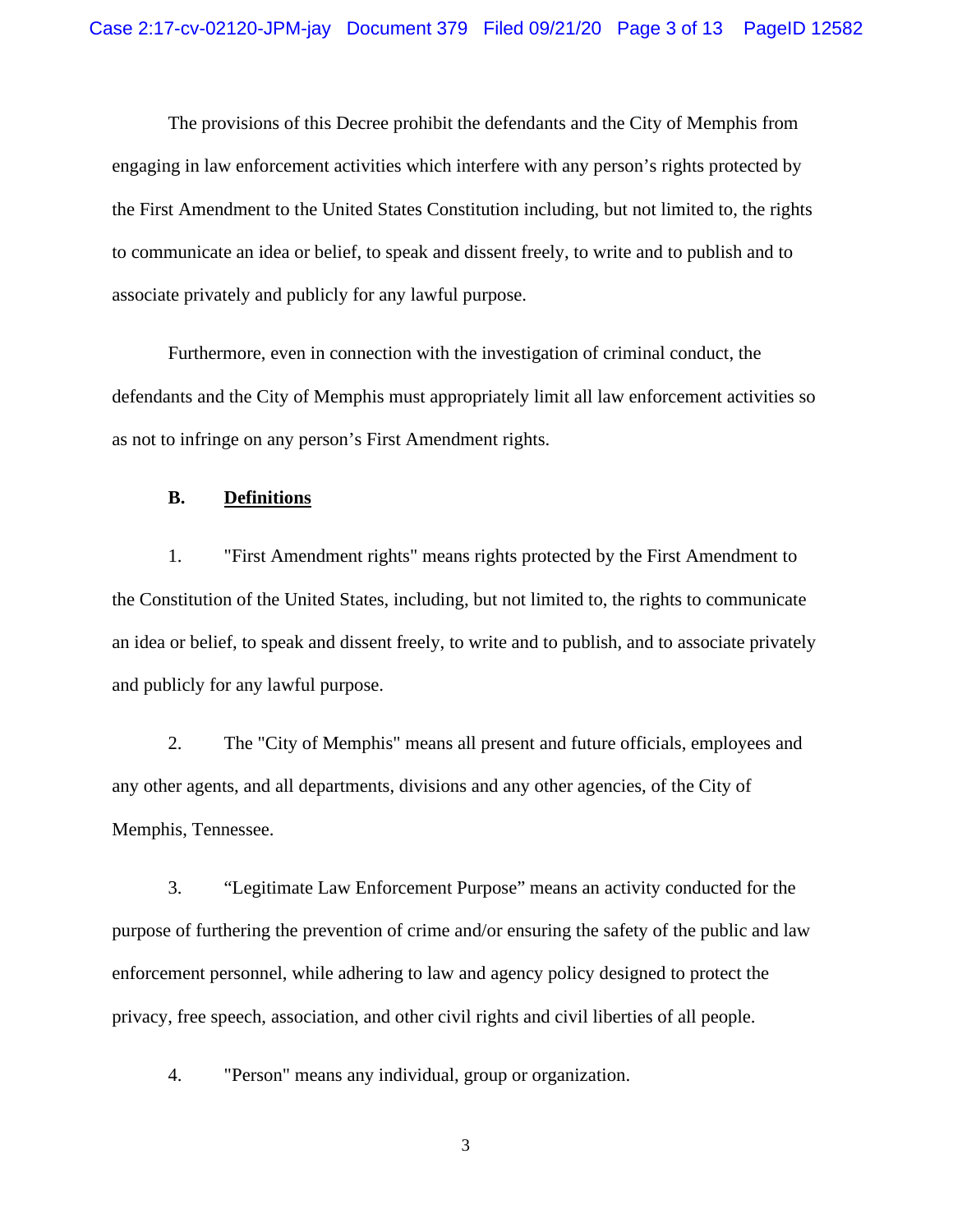5. "First Amendment-related intelligence" is the gathering, indexing, filing, maintenance, storage, or dissemination of information or any other investigative activity which is undertaken due to or on the basis of a person's beliefs, opinions, associations or the content of the speech or expression protected by the First Amendment.

6. "Defendants" means defendants Chandler, Crumby, Ryan and Hutchinson and their successors in office.

7. "Social Media" means forms of electronic communication such as websites for social networking and microblogging through which users create online communities to share information, ideas, personal messages, and other content such as photos and videos.

8. "Undercover Account" means an online alias to search or engage in interactions with a person via social media sites that may or may not be in the public domain.

## **C. First Amendment-Related Intelligence**

1. The defendants and the City of Memphis shall not engage in First Amendmentrelated intelligence, except as otherwise provided for by Section G below.

2. The defendants and the City of Memphis shall not operate or maintain any office, division, bureau or any other unit for the purpose of engaging in First Amendmentrelated intelligence.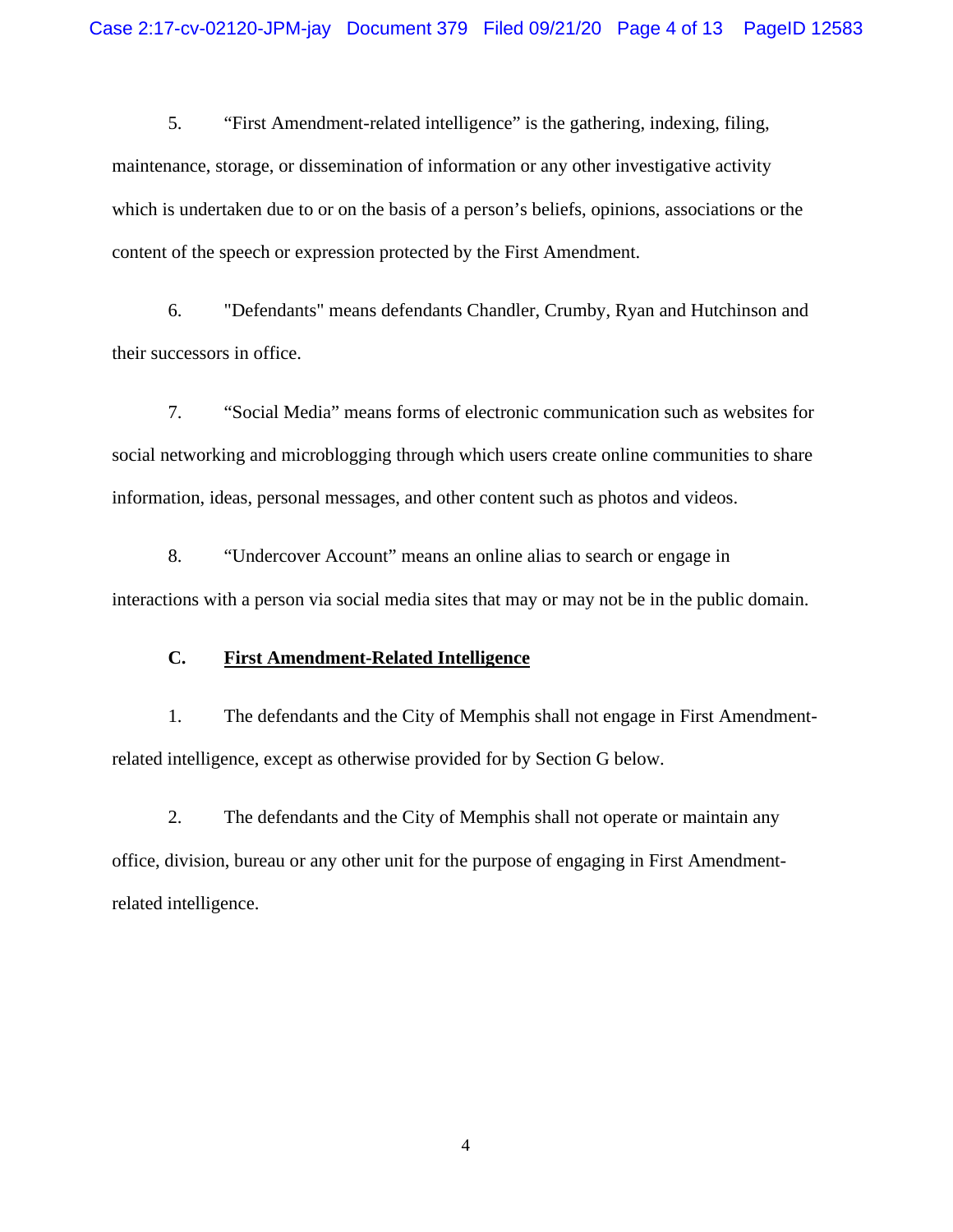## **D. Prohibition Against Electronic Surveillance for First Amendment-Related Intelligence**

1. The defendants and the City of Memphis shall not intercept, record, transcribe or otherwise interfere with any communication by means of electronic surveillance for the purpose of First Amendment-related intelligence.

2. The Memphis Police Department may view information posted to social media for legitimate law enforcement purposes, so long as it does not improperly catalog and disseminate that information pursuant to Section H. This viewing of information posted to social media includes conducting threat assessments. There are further situations where the Memphis Police Department may inadvertently discover information related to the exercise of First Amendment rights as defined by the Consent Decree because of the very nature of social media. The Memphis Police Department may not, however, surveil groups or persons involved in the exercise of their First Amendment rights for the purpose of First Amendmentrelated intelligence except as provided in subsection G of this Decree.

3. If the Memphis Police Department gathers First Amendment-related intelligence concerning an upcoming event on social media or otherwise, and if there is no Legitimate Law Enforcement Purpose to retain the intelligence, once the event has passed, the information gathered shall be destroyed or removed.

# **E. Prohibition Against Covert Surveillance for First Amendment-Related Intelligence**

1. The defendants and the City of Memphis shall not recruit, solicit, place, maintain or employ an informant for the purpose of First Amendment-related intelligence; nor shall any officer, employee or agent of the City of Memphis, for the purpose of First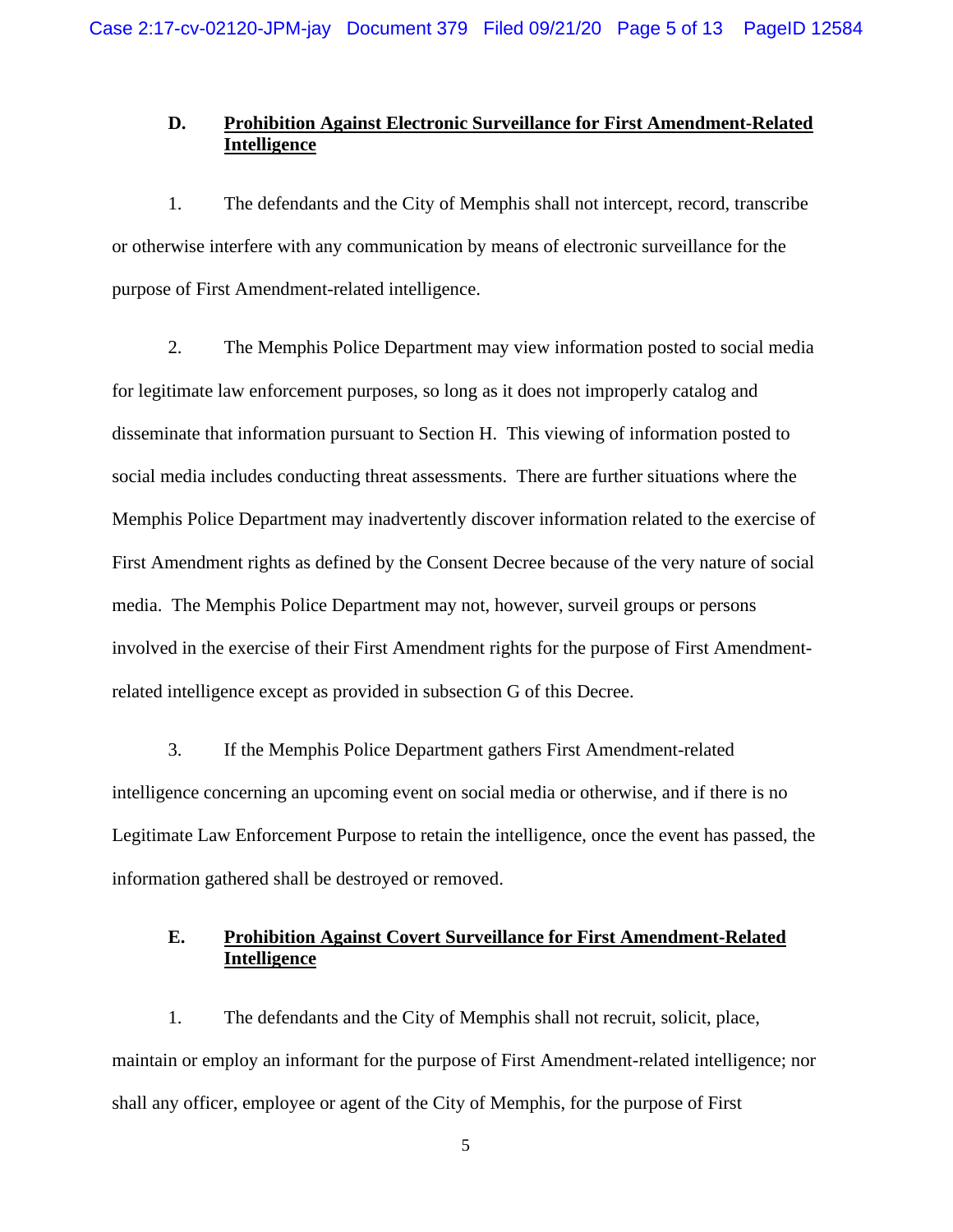Amendment-related intelligence, infiltrate or pose as a member of any group or organization exercising First Amendment rights.

2. The Memphis Police Department may employ "undercover accounts" on social media when investigating criminal activity. The Memphis Police Department may not, however, create social media accounts for the purpose of First Amendment-related intelligence.

- a. If First Amendment-protected information is gathered through the use of an undercover social media account, such information shall not be retained unless necessary to further a criminal investigation.
- b. The Memphis Police Department will implement supervisory controls to ensure all undercover social media accounts are not being used or created to violate this Consent Decree or otherwise infiltrate or identify groups expressing their First Amendment rights.

#### **F. Harassment and Intimidation Prohibited**

1. The defendants and the City of Memphis shall not disrupt, discredit, interfere with or otherwise harass any person exercising First Amendment rights. Among other things, the City of Memphis shall not disseminate damaging, derogatory, false or anonymous information about any person for the purpose of First Amendment-related intelligence, or attempt to provoke disagreement, dissention or violence between persons.

2. The defendants and the City of Memphis shall not engage in any action for the purpose of, or reasonably having the effect of, deterring any person from exercising First Amendment rights. As an example, the City of Memphis shall not, at any lawful meeting or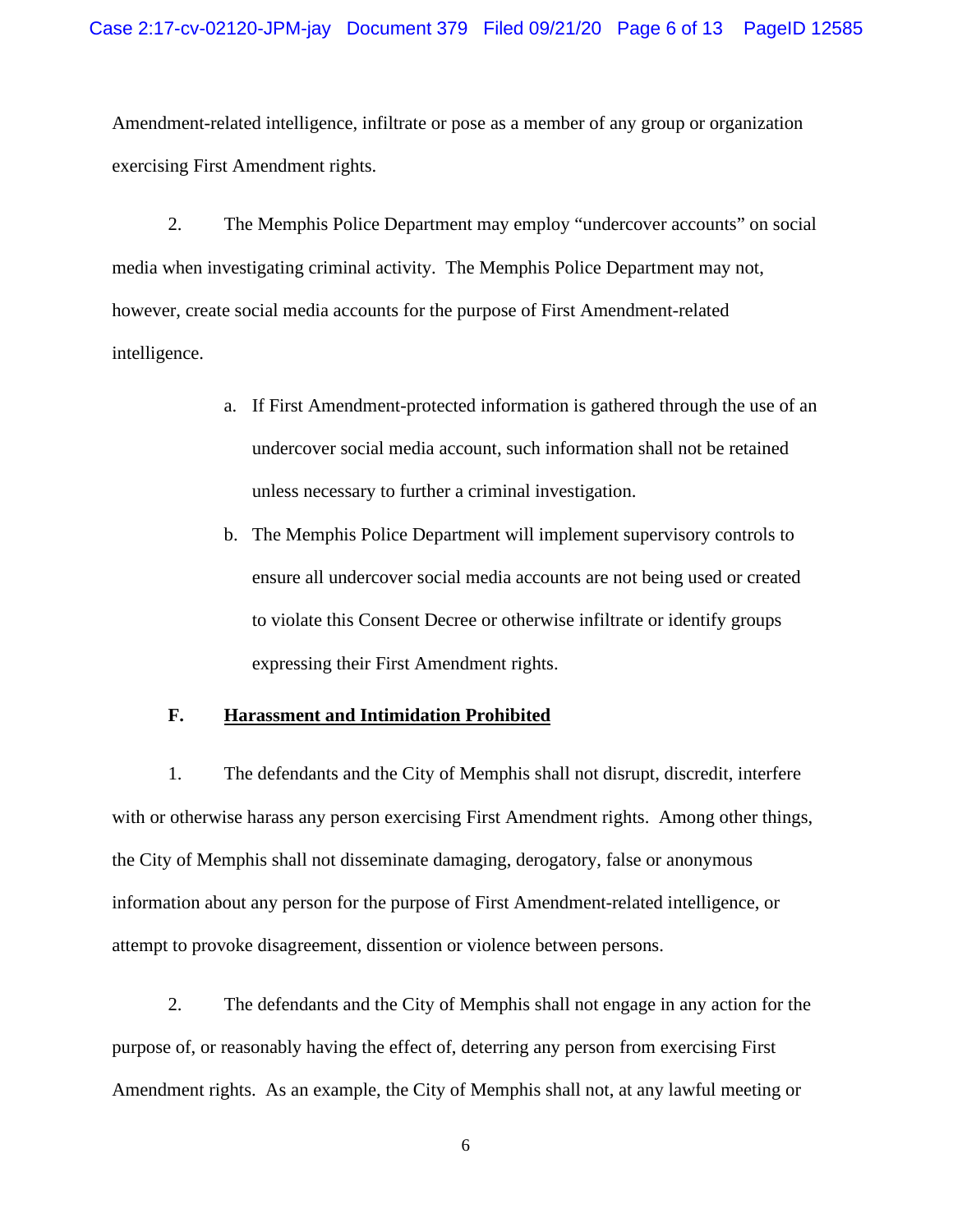demonstration, for the purpose of chilling the exercise of First Amendment rights or for the purpose of maintaining a record of persons exercising their First Amendment rights, record the name of or photograph any person in attendance, or record the automobile license plate numbers of any person in attendance.

3. The Memphis Police Department may have officers present at gatherings of persons engaged in First Amendment activity for the purpose of ensuring public safety, as long as the Memphis Police Department's presence is not for the purpose of, nor may reasonably have the effect of, harassment or intimidation.

4. Nothing in this provision prohibits the City from implementing reasonable time, place, and manner restrictions on First Amendment activities.

# **G. Investigations Which May Interfere with the Exercise of First Amendment Rights**

1. Investigations and intelligence-gathering which are reasonably unlikely to result in the collection of information about the exercise of First Amendment rights, or interfere in any way with the exercise of such First Amendment rights are permissible and require no special authorization under Section G. If, for example, an investigation or gathering of intelligence is based on an articulable suspicion of criminal activity, such as illegal drug dealing or the unlawful use of weapons, this directive does not require special authorization for that investigation/intelligence gathering unless and until the investigation is reasonably likely to result in the collection of information about the exercise of First Amendment rights, or interfere in any way with the exercise of such First Amendment rights.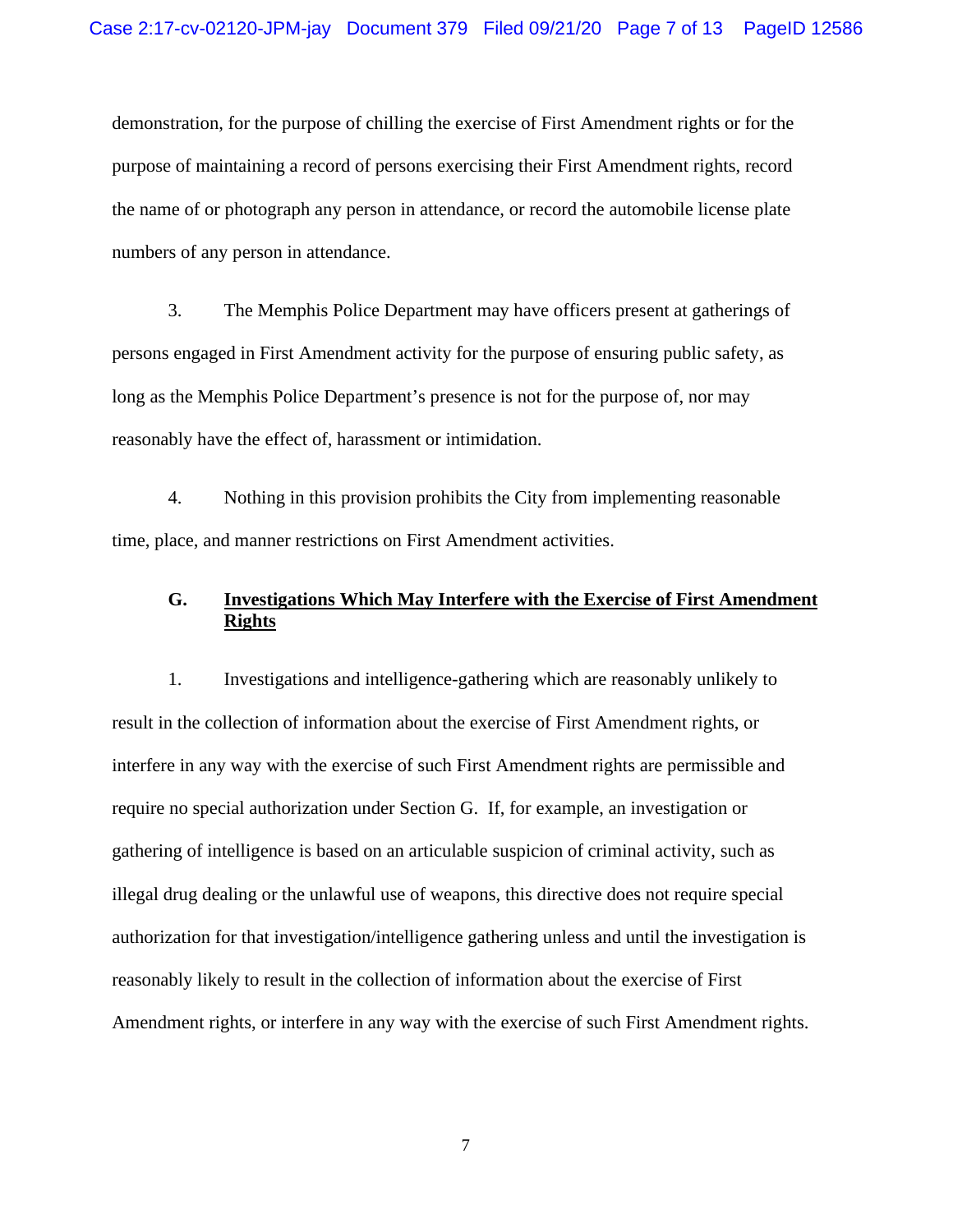2. The Consent Decree does not require Director authorization under § G to begin investigations on social media, only those that are reasonably likely to result in the collection of information about the exercise of First Amendment rights or interfere in any way with the exercise of such First Amendment rights. Where a social media investigation is based on the content of the speech or other expression, however, authorization is always required as outlined below.

3. Certain criminal investigations prompted by or based upon the content of a person's speech or other expression, whether written or oral, are permitted provided that there is a legitimate law enforcement purpose for doing so. If an investigation is prompted by or based upon a person's speech or other expression for a legitimate law enforcement purpose, the investigation is permissible but always requires authorization as outlined in this section.

4. Any police officer conducting or supervising a lawful investigation of criminal conduct, which investigation is reasonably likely to result in the collection of information about the exercise of First Amendment rights or interfere in any way with the exercise of such First Amendment rights, must immediately bring such investigation to the attention of the Memphis Director of Police or a designee of the Director of Police for review and authorization.

5. The Director of Police may appoint designees to authorize investigations under § G so long as they receive regular training on the Consent Decree and the Director of Police exercises periodic review and oversight of the designees.

6. When an authorization is required under this Section, the Director of Police or his/her designee shall review the factual basis for the investigation and the investigative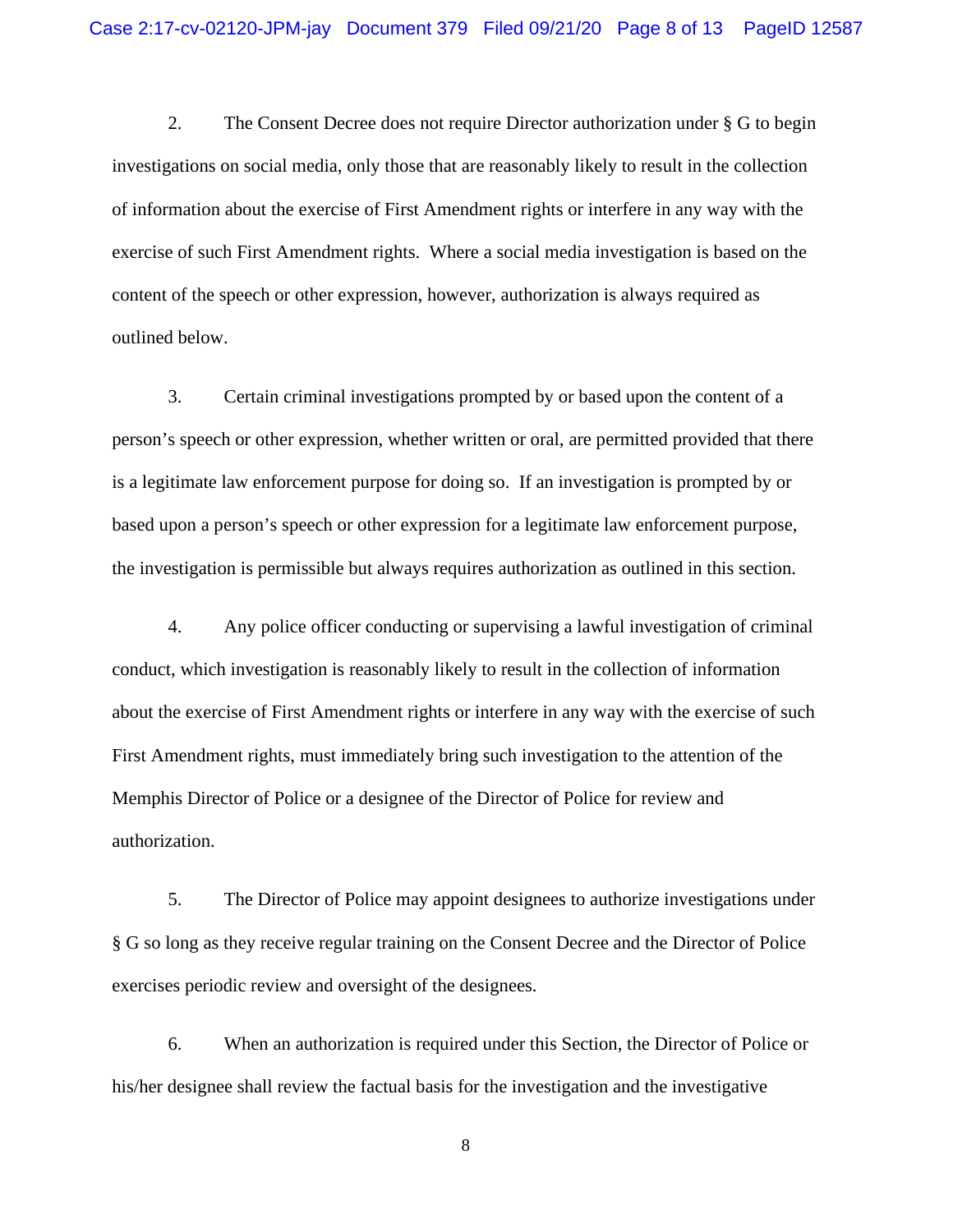techniques to be employed. The Director of Police or his/her designee shall issue a written authorization for an investigation for a period not to exceed ninety (90) days only if the Director of Police makes written findings that:

- a. The investigation does not violate the provisions of this Decree; and
- b. The expected collection of information about, or interference with, First Amendment rights is unavoidably necessary for the proper conduct of the investigation; and
- c. Every reasonable precaution has been employed to minimize the collection of information about, or interference with, First Amendment rights; and
- d. The investigation employs the least intrusive technique necessary to obtain the information.

7. The Director of Police or his/her designee may authorize an extension of such investigation for an additional period specified by the Director of Police or his/her designee not to exceed ninety (90) days. The Director of Police or his/her designee shall authorize each such extension only if the Director of Police or his/her designee reevaluates the factual basis for the investigation and the investigative techniques to be employed, and makes current written findings as required in Paragraph 2, above.

8. There are certain types of crimes that occur exclusively on the Internet that are purely criminal. While these crimes may in some instances tangentially implicate the First Amendment, Director authorization under § G is not required to investigate those crimes. Examples of such cybercrimes are, including but not limited to, child pornography; identity theft; unauthorized intrusions into private networks; deployment of computer viruses; and cyberbullying. Such investigations will be subject to Director/Designee audit bi-annually. In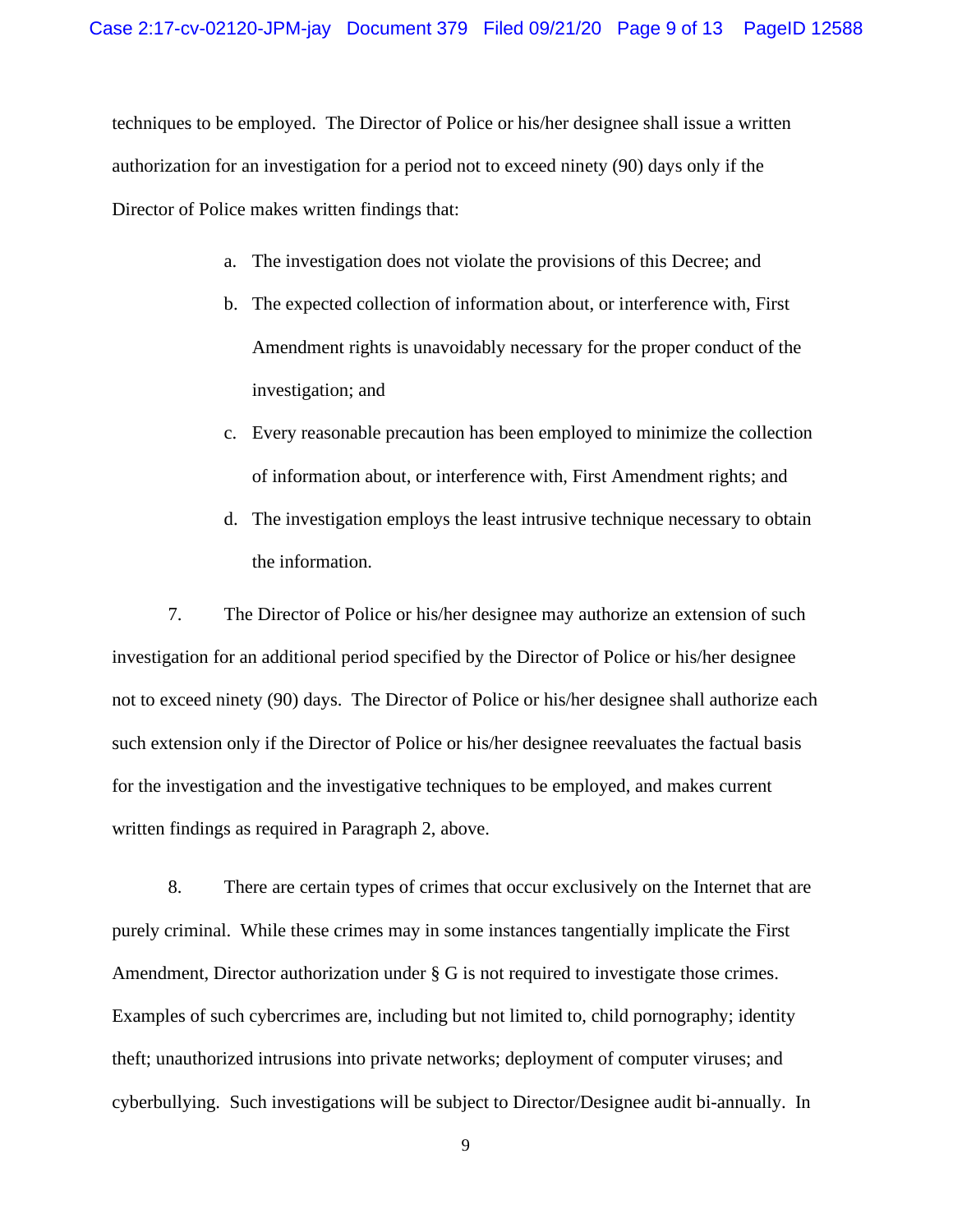the event that an investigation directly implicates First Amendment activity or may result in the gathering of First Amendment-related intelligence, Section G would apply.

## **H. Maintenance and Dissemination of Information**

1. The defendants and the City of Memphis shall not maintain personal information about any person for the purpose of First Amendment-related intelligence unless it is collected in the course of a lawful investigation of criminal conduct and is relevant to such investigation. Information which has been collected in violation of this Decree shall be destroyed.

2. The defendants and the City of Memphis shall not disseminate personal information for the purpose of First Amendment-related intelligence about any person collected in the course of a lawful investigation of criminal conduct to any other person, except that such information may be disseminated to another government law enforcement agency then engaged in a lawful investigation of criminal conduct.

3. The City of Memphis may record photos and videos with City-owned recording and photographic devices as long as the devices are not used for the purpose of First Amendment-related intelligence.

- a. The City of Memphis may use the "pan/tilt/zoom" functions on its cameras and recording devices.
- b. The City of Memphis may not, however, intentionally save and catalog video or images that would constitute First Amendment-related intelligence unless otherwise authorized by this Decree.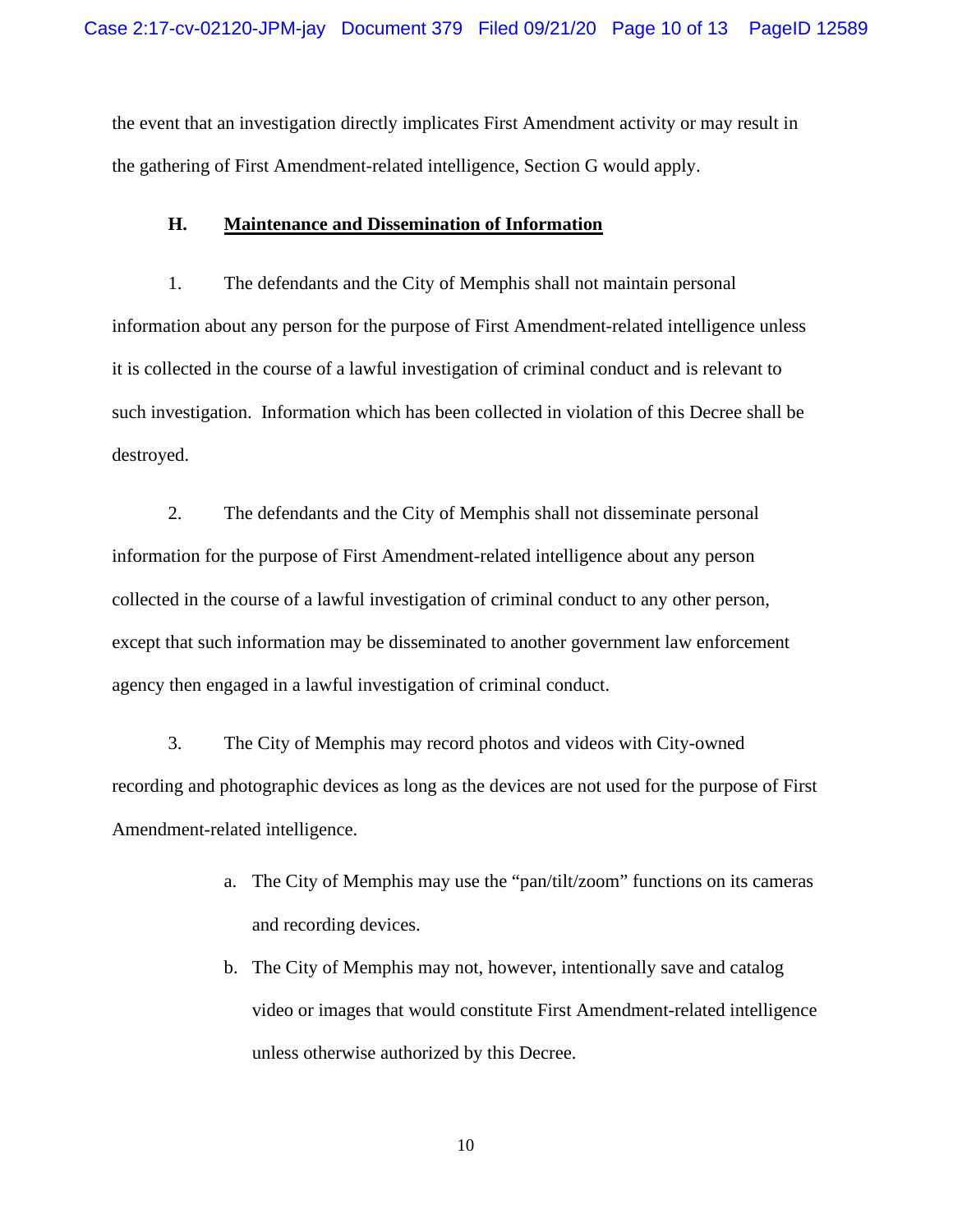- c. The City of Memphis may continue its current practice of storing video from its video recording devices on the devices' internal storage as long as the footage automatically deletes as new footage is recorded.
- d. The City will implement a written retention policy for all camera footage that is downloaded from the cameras.

4. The Memphis Police Department may use Body Worn Cameras as long as they are not used for the purpose of First Amendment-related intelligence. Additionally,

- a. The use of Body Worn Cameras at First Amendment activity is subject to the Memphis Police Department's standard policy and procedures for the use of Body Worn Cameras;
- b. The Memphis Police Department may not retain body worn camera footage of such protests or assemblies unless it contains evidence of criminal activity or officer misconduct.

#### **I. Restriction on Joint Operations**

The defendants and the City of Memphis shall not encourage, cooperate with, delegate, employ or contract with, or act at the behest of, any local, state, federal or private agency, or any person, to plan or conduct any investigation, activity or conduct prohibited by this Decree.

# **J. Dissemination and Posting of this Decree**

The defendants and the City of Memphis shall familiarize each of its law enforcement personnel with the contents of this Decree in the same manner in which those personnel are instructed about other rules of conduct governing such personnel. In addition, defendants and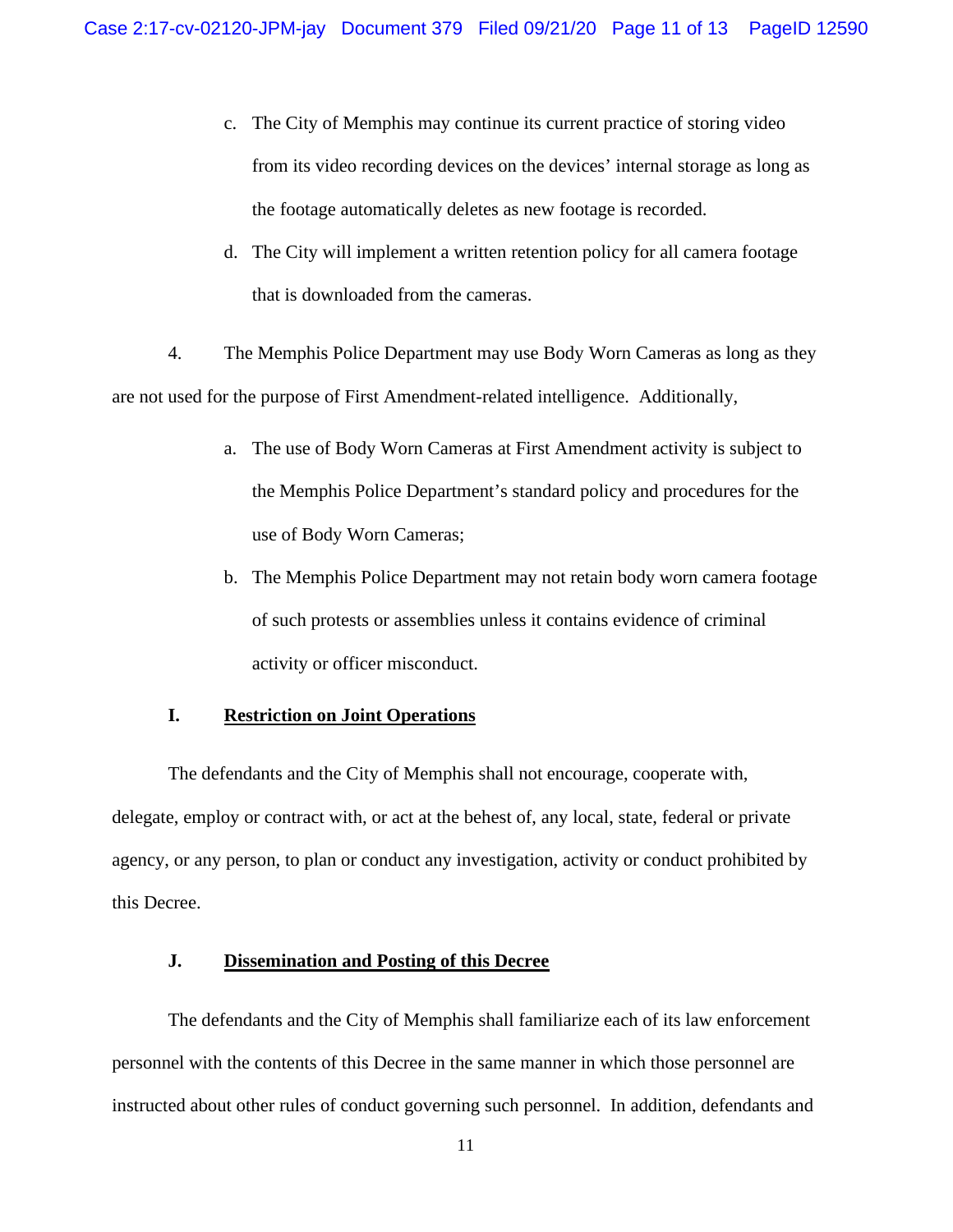the City of Memphis shall disseminate and make known the contents of this Decree through publication, public posting and other means.

## **K. Effective Date**

This Decree shall be effective when approved and entered by the Court as fair, reasonable and adequate.

## **L. Binding Effect**

This Decree, providing prospective relief only, constitutes a full and final adjudication of all the named plaintiffs' claims for injunctive and affirmative relief as stated in the Complaint. However, it shall have no binding effect upon any claims for damages that have been, might have been, or might in the future, be asserted by any other individual. any statutes of limitations that apply to any such claims are hereby tolled from September 14, 1976 to the date of this Decree.

#### **M. Retention of Jurisdiction**

The Court will retain jurisdiction of this action, including any issue which might arise regarding payment of attorneys' fees to counsel for plaintiffs, pending disposition of all matters contained in this Decree and for the purpose of issuing any additional orders required to effectuate this decree.